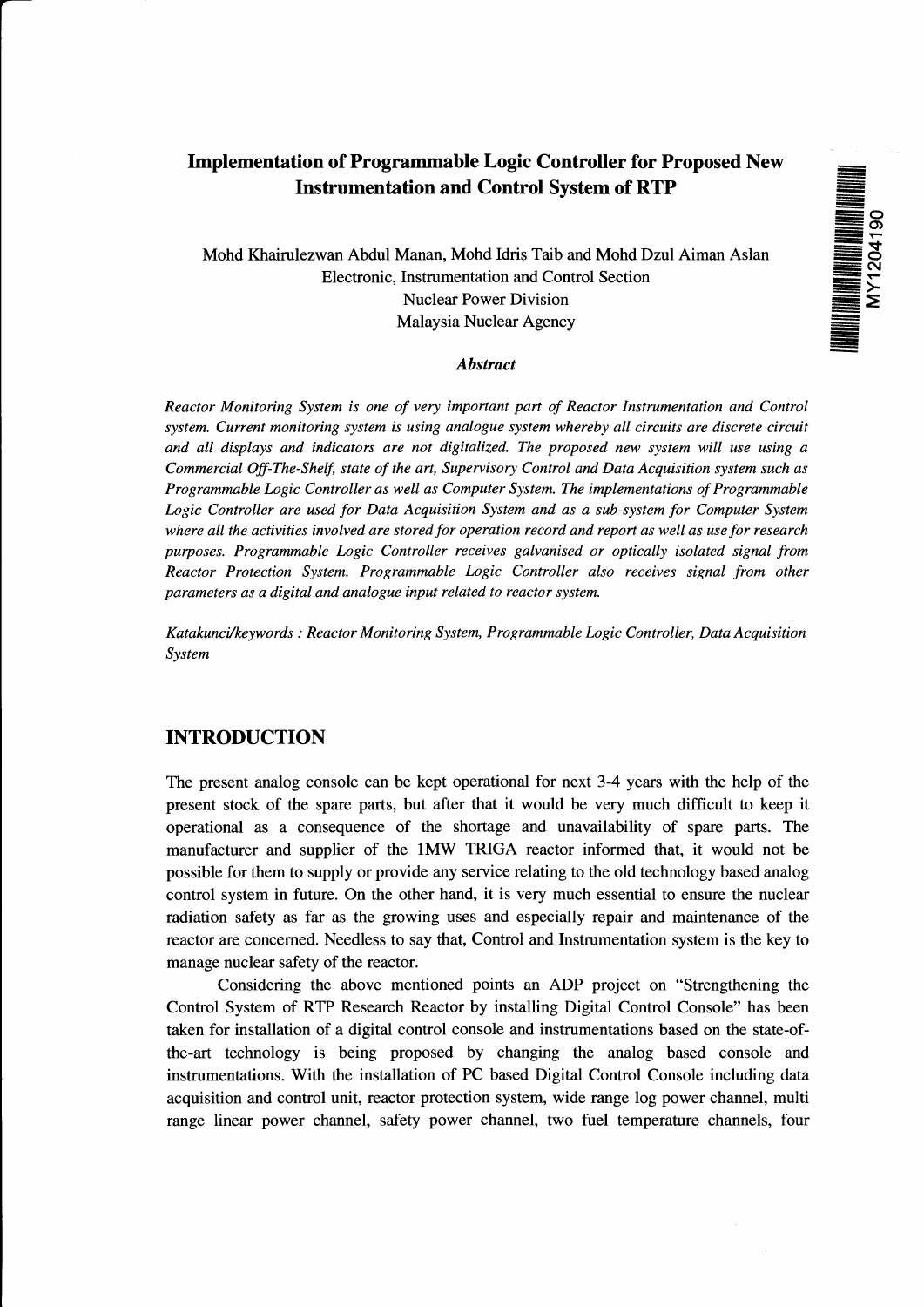control rod drives, three reactor pool water level float switches and Side Cabinet systems for monitoring and measuring different process parameters/variables like flow rate, pressure, temperature, electrical conductivity, pH of water, ventilations, cooling and other systems of the reactor will be developed under this project.



*Figure 1: Analogue Control Console of RTP Research Reactor* 

Therefore as for this part of project proposed is the use of PLC (Programmable Logic Controller) as to replace analogue console control and upgrading the analogue display to digital display.

# **METHODOLOGY**

As programmable logic controllers (PLCs) are widely used to implement safety critical systems such as nuclear reactor protection systems, testing of PLC programs is getting more important before running reactor into operation. Among the five standard PLC programming languages defined by the International Electrotechnical Commission (IEC) [1], **function block diagram** (FBD) is a commonly used implementation language. The goal is to develop a comprehensive suite of digital reactor protection systems, is an example in which PLC programs implementing safety critical systems were implemented in FBD. For such safety critical systems to be approved for operation, developers must demonstrate compliance to strict quality requirements including unit testing and test result evaluations.

Current FBD testing relies on mostly functional testing in which test cases are manually derived from natural language requirements. Although functional testing and structural testing are complementary each other and both are required to be applied to safety critical software, there have been little research and practices on structural testing for FBD programs. Another difficulty of current FBD testing is lack of test evaluation techniques. Regulation authorities such as U.S.NRC require that test results be documented and evaluated to ensure that test requirements have been satisfied. Although test results for FBD programs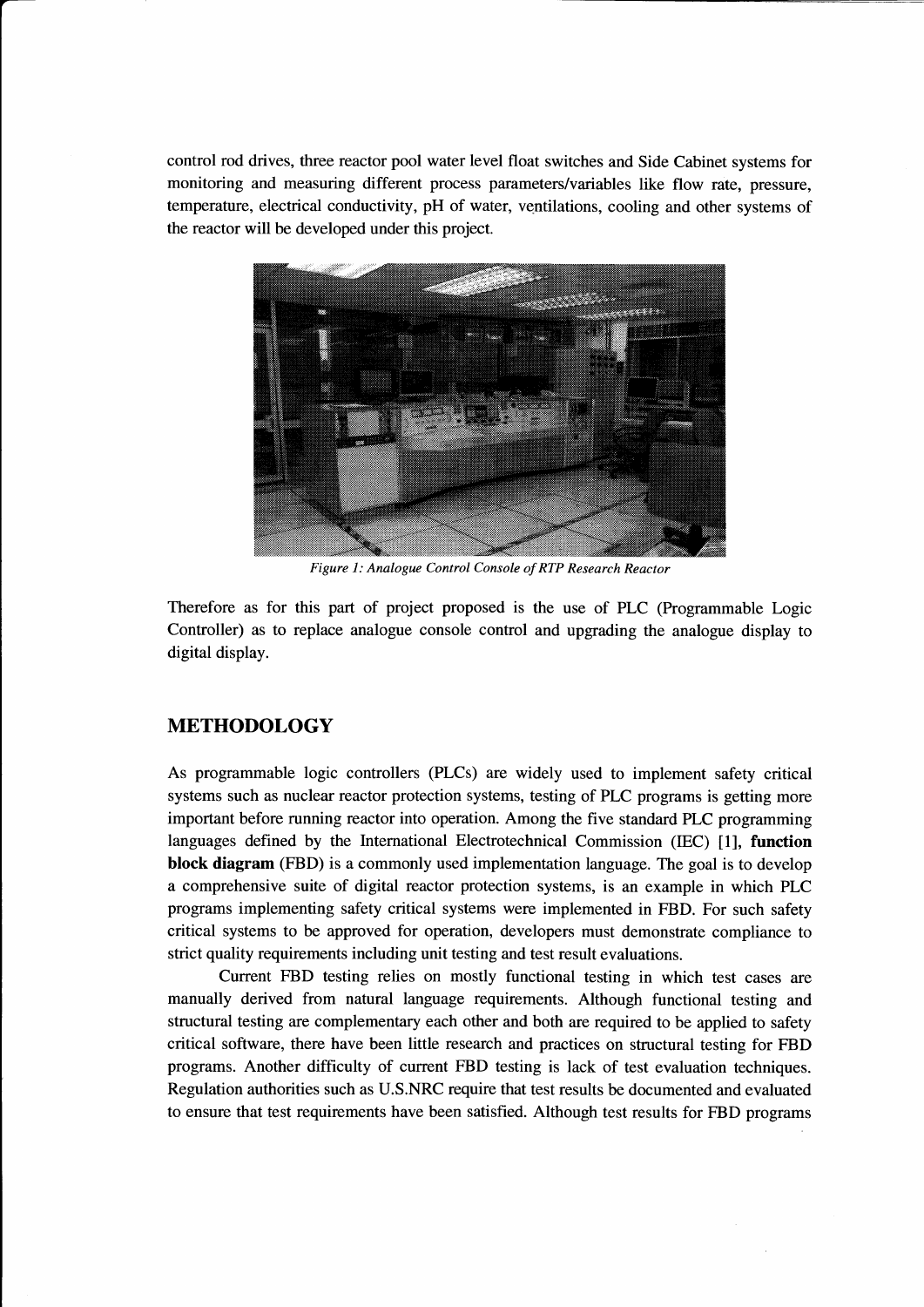implementing safety critical software need to be evaluated thoroughly, there have been no other methods directly applicable to FBD programs except manually reviewing and analyzing test documents for assuring test quality. Domain experts have felt that manual reviews only were not adequate to assure test quality. More systematic and quantitative ways to evaluate the adequacy of the test cases have been strongly required.

In order to enable the structural testing for FBD programs, software engineers have defined structural test coverage criteria suitable to FBD programs in which the unique characteristics of the FBD language were fully reflected. An FBD program is interpreted as a directed data flow graph and three test coverage criteria have been defined using the notion of the data flow path (d-path) and the d-path condition (DPC) for each d-path. To work out a solution to lack of systematic test evaluation methods, an automated test coverage measurement tool called *FBDTestMeasurer,* which measures the coverage of a set of test cases on the FBD program with respect to the test coverage criteria proposed in. Given a unit FBD program, a set of test cases, and selected test coverage criteria, *FBDTestMeasurer* generates test requirements with respect to the selected test coverage criteria and measures the coverage of the test cases automatically. It provides coverage score and unsatisfied test requirements as a result. Uncovered d-paths can be visually presented on the graphical view of the FBD program.

The proposed technique has following contributions: 1) automated quantitative and systematic test evaluation for FBD programs gives concrete basis of quality assurance, 2) visual representation of uncovered d-paths on the FBD program helps testers analyze the uncovered test requirements intuitively, and 3) unsatisfied test requirements provided by *FBDTestMeasurer* reveal inadequately tested parts and help testers generate additional test cases.

# **FUTURE WORK**

There have been no strong legal requirements to change the Instrumentation & Control systems of existing research reactors but the introduction of the symptom oriented philosophy has raised the importance of many safety or safety related information functions. These include function and status monitoring as well as parameter and procedure display functions. Other, indirect, requirements have arisen from licensing aspects of modernization by the use of digital Instrumentation & Control equipment. These include task specification, software design and qualification and life cycle management. There is now a need to ensure that licensing documentation is kept as formal and as tool based as possible. It is necessary to keep the documentation computer oriented and computer aided.

### **Digital Electronic**

Digital electronics technology has rapidly taken over the bulk of new electronic applications because of its vastly increased functionality, lower cost, improved reliability and reduced maintenance requirements. Relay logic has been replaced almost completely by digital logic.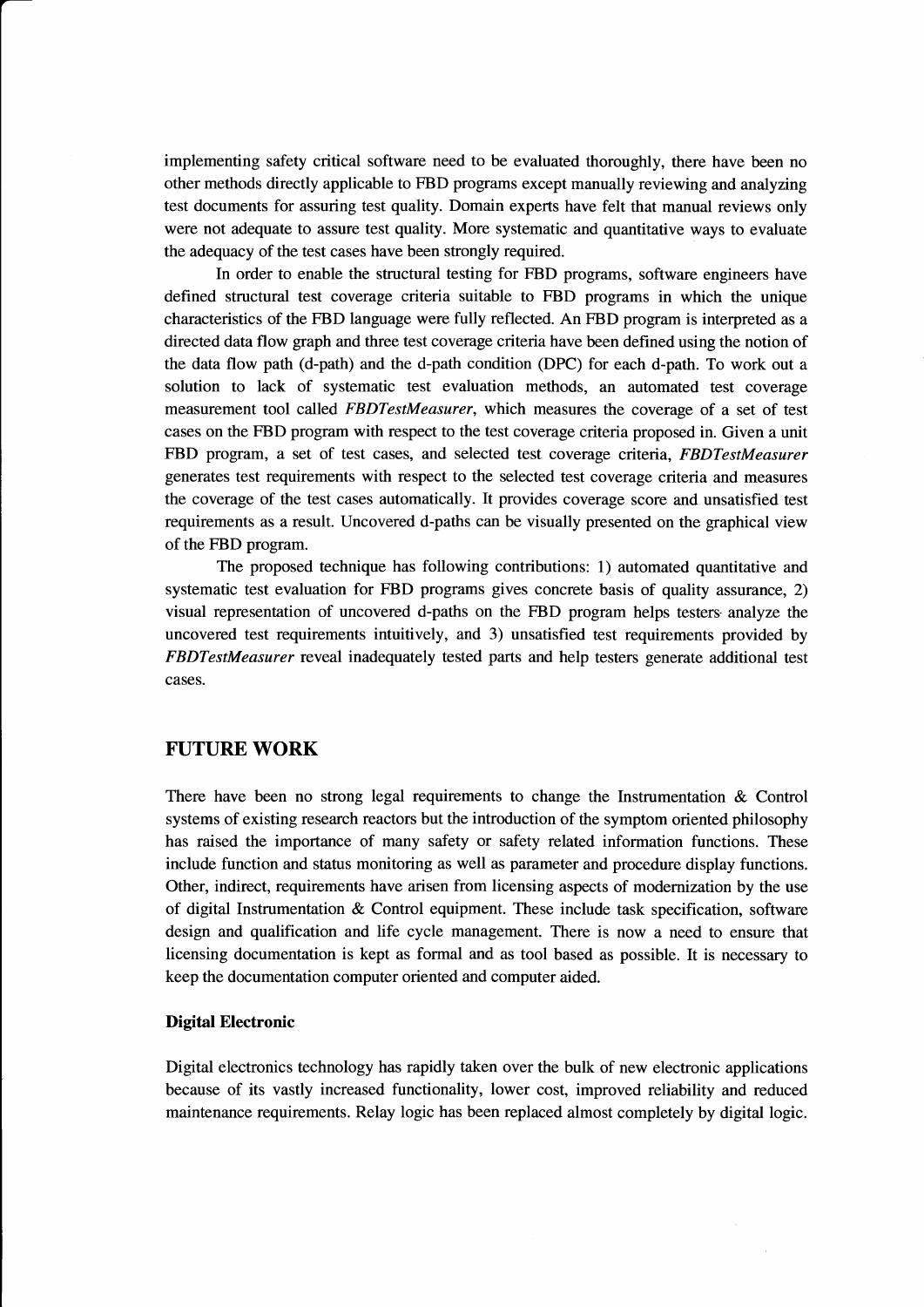Control panel instruments (controllers, display meters, recorders, etc.) have essentially become digital devices. Transducer transmitters are also becoming digital and incorporating 'smart' features such as automatic zeroing and calibration, although there is continued preference for analog output signals (4-20 mA). The majority of diagnostic equipment and measuring instruments have become digital and provide more accurate and reliable readings than their analog counterparts.

### **Microprocessor Based Systems**

Microprocessors have revolutionized Instrumentation & Control systems. With their capability for convenient programming of complex tasks, they have found applications in a phenomenally wide range of applications. Many applications which would, in the past, have used relays to implement logic are now largely built using microprocessor based programmable logic controllers (PLCs). PLCs provide a huge range of capabilities and functions that were not possible with relays.

### **Computer Based Monitoring and Control Systems**

The extraordinary increase in computing power and the simultaneous dramatic reduction in cost of computing hardware have made it possible to develop high performance plant monitoring and control systems with a wide range of functions and features. Their most recognizable feature is user friendly human-machine interfaces (HMIs) with graphical displays. These monitoring and control systems are now being backfitted into existing NPPs as part of Instrumentation & Control upgrades and they have become essential features in the design of new NPPs. Favourable experience with integrated computer based monitoring and control systems has also led to their application in NPP protection and safety systems.

### **Personal Computers**

Personal computers (PCs) have revolutionized the work environment and through them, the power of digital computers has been made available to the public at large. Their success has also made them popular for use in Instrumentation & Control systems and applications using PCs have been growing rapidly.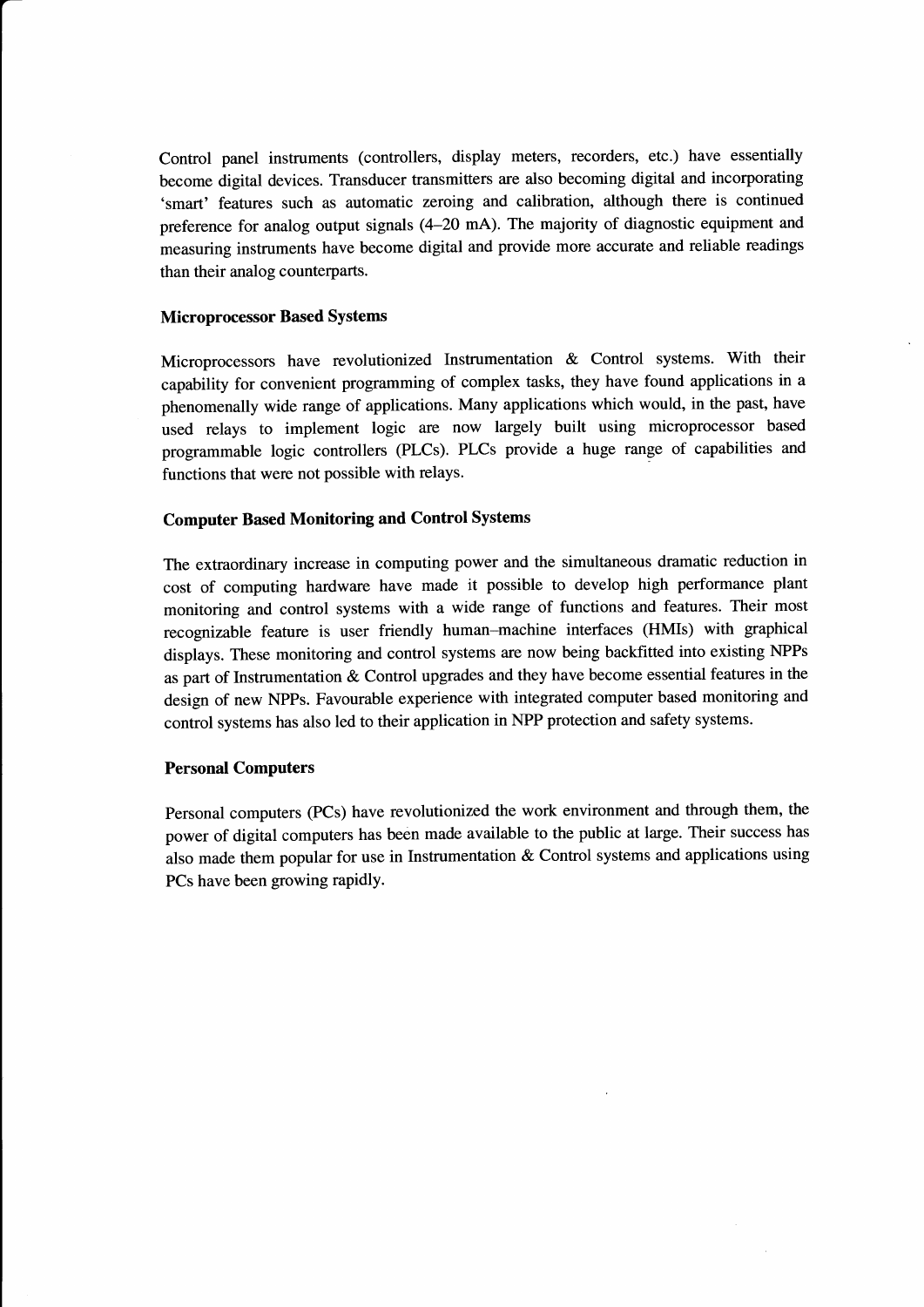# **RECOMMENDATION**

Therefore programmable logic controllers (PLC) are the main *brain* of the system where all the sensors, displays and actuators are linked as where the input and output are either in digital or analogue. There are a lot of types and brands of PLCs in the market and there are varies function that. As recommendation for this project in the future, SIMATIC S7-300 **MICRO PLC** by Siemens Industrial.

SIMATIC S7-300 MICRO PLC is a full-featured programmable logic control system that offering stand-alone CPUs, micro-modular expansion capability, and operator interface solutions. Almost any application that requires automation, from basic discrete or analog control, to intelligent networked solutions, can benefit by using the powerful S7-300 family products. It's also easy programming and maintenance with STEP7-Micro/ WIN software where the development environment for all phases of the application including program development, documentation and machine startup.



Figure2: Automation system SIMATIC S7-300

### **Technical specifications**

General technical specifications S7-300, S7-300F

-Degree of protection IP 20 to IEC 529

-Ambient temperature

- At horizontal installation 0 to 60 °C
- At vertical installation 0 to 40 °C

-Relative humidity 5 to 95%, no condensation (RH degree of severity 2 to IEC 1131-2)

-Atmospheric pressure 795 to 1080 hPa

-Insulation

- 24 V DC circuit 500 V DC test voltage
- 230 V AC circuit 1460 V AC test voltage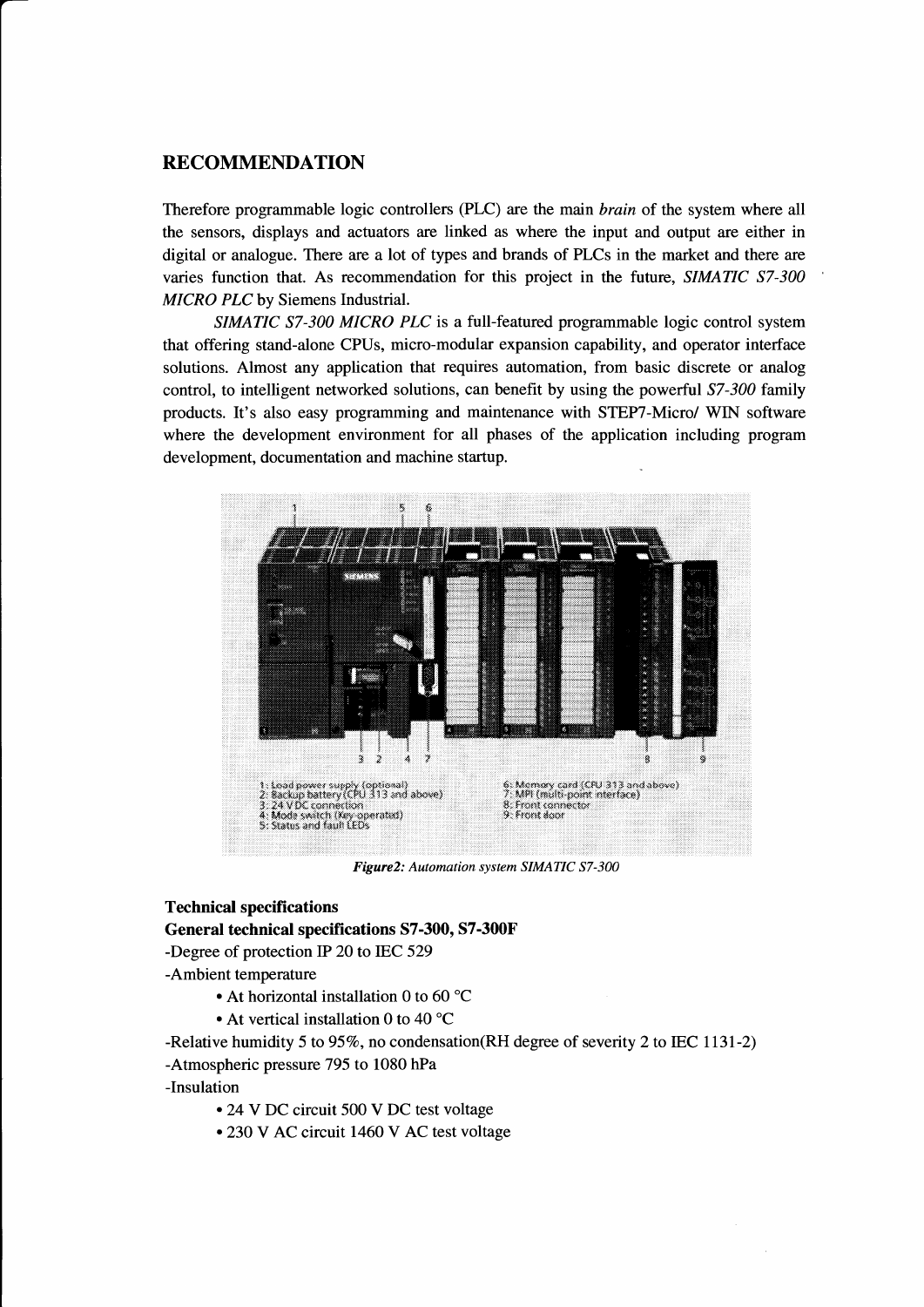-Electromagnetis compability Complies with EMC requirements;

Noise suppression to EN 50082-2, tested to: IEC 801-2, ENV 50140, IEC 801-4,

ENV 50141, IEC 801-5; Noise emission to EN 50081-2, tested to EN 55011, Class A, Group 1

-Mechanical load

• Vibration, tests acc. to/tested with IEC 68, Part 2-6/10 to 58 Hz; constant amplitude 0.075 mm; 58 to 150 Hz; constant acceleration 1 g; period of vibration: 10 frequency sweeps per axis in each of the three mutually perpendicular axes

• Shock, tests acc. to/tested with IEC 68, Part 2-27/half-sine: Shock strength: 15 g (peak value), duration 11 ms

## **General technical specifications S7-300 Outdoor Climatic operating conditions**

-Temperature

Horizontal installation: -25°C to 60°C (70°C under development) Vertical installation: -25°C to 40°C

-Relative humidity

5 to 95%; short-term moisture condensation allowed, corresponds to relative humidity (RH) degree of severity 2 at IEC 1131-2 and IEC 721 3-3 Class 3K5

-Temporary icing

-25°C to 0°C

IEC 721 3-3 Class 3K5

-Atmospheric pressure

1080 to 795 hPa

Corresponds to a height of -1000 to 2000 m

-Pollutant concentrations

SO2:  $< 0.5$  ppm; relative humidity

<60% Test: 10 ppm, 4 days

 $H2S: < 0.1$  ppm; relative humidity

<60% Test: 1 ppm, 4 days

(to IEC 721 3-3; class 3C3)

**Mechanical operating conditions**

-Vibration

Type of vibration: frequency sweeps with a change rate of 1 octave per minute.2 Hz  $\leq f \leq 9$  Hz, constant amplitude 3.0 mm 9 Hz  $\leq f \leq 150$  Hz, constant acceleration 1 g period of vibration: 10 frequency sweeps per axis in each of the three mutually perpendicular axes;

Vibration tests according to IEC 68 part 2-6 (sinusoidal) and IEC 721 3-3, class 3M4 -Shock

Type of shock: half-sine Shock strength: 15 g peak value, 11 ms duration Shock direction: 3 shock each in +/- direction in each of the three mutually perpendicular axes.

Shock test according to IEC 68 part 2-27